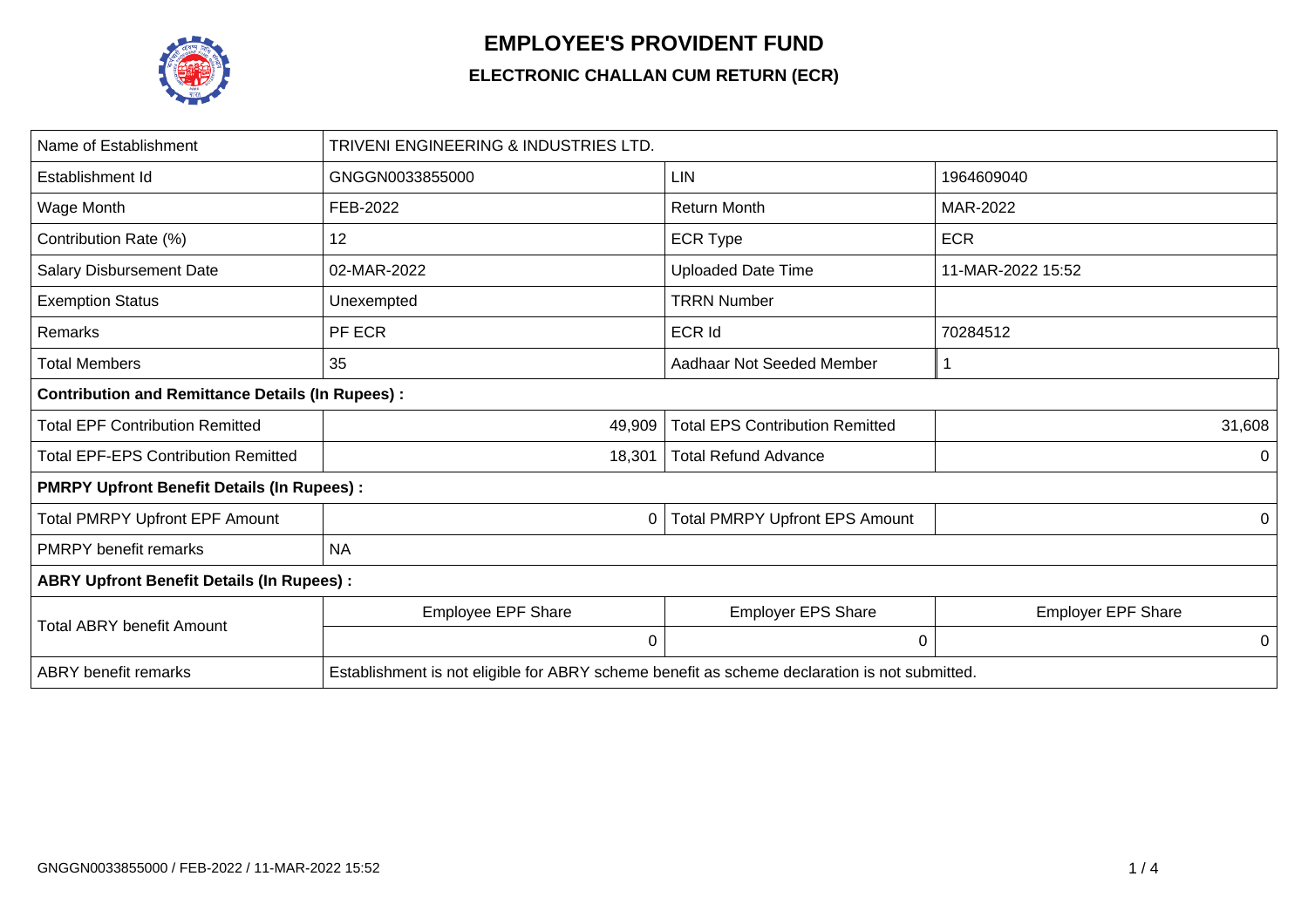## Member Details :-

|                |                               | Name as per                                      |                                     | Wages        |            |            |             | <b>Contribution Remitted</b> |            |           |                    |                | <b>PMRPY / ABRY Benefit</b>    |                       |                 | Posting                          |
|----------------|-------------------------------|--------------------------------------------------|-------------------------------------|--------------|------------|------------|-------------|------------------------------|------------|-----------|--------------------|----------------|--------------------------------|-----------------------|-----------------|----------------------------------|
| SI. No.        | <b>UAN</b>                    | <b>ECR</b>                                       | <b>UAN</b><br><b>Repository</b>     | <b>Gross</b> | <b>EPF</b> | <b>EPS</b> | <b>EDLI</b> | EE.                          | <b>EPS</b> | <b>ER</b> | <b>NCP</b><br>Days | <b>Refunds</b> | <b>Pension</b><br><b>Share</b> | ER PF<br><b>Share</b> | <b>EE Share</b> | <b>Location of</b><br>the member |
| $\overline{1}$ | 101487956698                  | <b>ABU SUFIAN</b>                                | <b>ABU SUFIAN</b>                   | 6,810        | 6,810      | 6,810      | 6,810       | 817                          | 567        | 250       | 14                 | $\mathbf 0$    |                                |                       |                 | N.A                              |
| 2              | 101719755943                  | <b>AMIR SOHEL</b>                                | <b>AMIR SOHEL</b>                   | 7,416        | 7,416      | 7,416      | 7,416       | 890                          | 618        | 272       | 12                 | $\Omega$       |                                |                       |                 | N.A.                             |
| 3              | 101213091940                  | <b>ANIL KUMAR</b><br>CHANDRAVANS CHANDRAVA<br>HI | <b>ANIL KUMAR</b><br><b>NSHI</b>    | 16,344       | 16,344     | 15,000     | 15,000      | 1,961                        | 1,250      | 711       | $\mathbf 0$        | $\mathbf 0$    |                                |                       |                 | N.A                              |
| $\overline{4}$ | 101719755958                  | <b>ANAWAR SEKH</b>                               | ANUWAR<br><b>SEKH</b>               | 7,416        | 7,416      | 7,416      | 7,416       | 890                          | 618        | 272       | 12                 | $\mathbf 0$    |                                |                       |                 | N.A.                             |
| 5              | 101719755927                  | <b>ASIM AKRAM</b>                                | <b>ASIM AKRAM</b>                   | 8,652        | 8,652      | 8,652      | 8,652       | 1,038                        | 721        | 317       | 10                 | $\mathbf 0$    |                                |                       |                 | N.A.                             |
| 6              | 101397155374                  | <b>BHAJAHARI DAS</b>                             | <b>BHAJAHARI</b><br>DAS             | 10,506       | 10,506     | 10,506     | 10,506      | 1,261                        | 875        | 386       | $\overline{7}$     | $\mathbf 0$    |                                |                       |                 | N.A.                             |
| $\overline{7}$ | 101662402768                  | <b>BIRU THAPA</b>                                | <b>BIRU THAPA</b>                   | 14,832       | 14,832     | 14,832     | 14,832      | 1,780                        | 1,236      | 544       | $\mathsf{O}$       | $\mathbf 0$    |                                |                       |                 | N.A.                             |
| 8              | 101495427313                  | <b>DEEPAK</b>                                    | <b>DEEPAK</b>                       | 14,832       | 14,832     | 14,832     | 14,832      | 1,780                        | 1,236      | 544       | $\mathbf 0$        | $\mathbf 0$    |                                |                       |                 | N.A.                             |
| 9              | 101188247826                  | <b>FATIK SEKH</b>                                | <b>FATIK SEKH</b>                   | 8,172        | 8,172      | 8,172      | 8,172       | 981                          | 681        | 300       | 12                 | $\mathbf 0$    |                                |                       |                 | N.A.                             |
| 10             | 101160225207                  | GOPALAN.M                                        | <b>GOPALAN M</b>                    | 14,832       | 14,832     | 14,832     | 14,832      | 1,780                        | 1,236      | 544       | $\mathbf 0$        | $\mathbf 0$    |                                |                       |                 | N.A.                             |
| 11             | 101188247890                  | <b>HAZRAT ALI</b>                                | <b>HAZRAT ALI</b>                   | 7,416        | 7,416      | 7,416      | 7,416       | 890                          | 618        | 272       | 12                 | $\mathbf 0$    |                                |                       |                 | N.A.                             |
| 12             | 101213050147                  | KHIMANAND<br>MATHAPAL                            | <b>KHIMANAND</b><br><b>MATHAPAL</b> | 14,832       | 14,832     | 14,832     | 14,832      | 1,780                        | 1,236      | 544       | $\mathbf 0$        | $\mathbf 0$    |                                |                       |                 | N.A                              |
| 13             | 101207336347                  | <b>KRISHANPAL</b>                                | <b>KRISHNA PAL</b>                  | 14,832       | 14,832     | 14,832     | 14,832      | 1,780                        | 1,236      | 544       | $\mathbf 0$        | $\mathbf 0$    |                                |                       |                 | N.A.                             |
| 14             | 101656227598                  | MAINUAL SEKH                                     | <b>MAINUL SK</b>                    | 8,652        | 8,652      | 8,652      | 8,652       | 1,038                        | 721        | 317       | 10                 | 0              |                                |                       |                 | N.A.                             |
| 15             | 101487956646                  | <b>MANOJ</b><br><b>CHAURASIA</b>                 | <b>MANOJ</b><br><b>CHAURASIA</b>    | 14,832       | 14,832     | 14,832     | 14,832      | 1,780                        | 1,236      | 544       | $\mathbf 0$        | $\mathbf 0$    |                                |                       |                 | N.A.                             |
| 16             | 101350010514                  | <b>MAYANK</b><br><b>VERMA</b>                    | MAYANK<br><b>VERMA</b>              | 16,344       | 16,344     | 15,000     | 15,000      | 1,961                        | 1,250      | 711       | $\mathbf 0$        | $\mathbf 0$    |                                |                       |                 | N.A                              |
| 17             | 101656227505                  | SAMIUL SEKH                                      | <b>MD SAMIUL</b><br><b>SEKH</b>     | 8,652        | 8,652      | 8,652      | 8,652       | 1,038                        | 721        | 317       | 10                 | $\mathbf 0$    |                                |                       |                 | N.A.                             |
| 18             | 101656227522                  | MUNTU SEKH                                       | <b>MUNTU SEKH</b>                   | 8,034        | 8,034      | 8,034      | 8,034       | 964                          | 669        | 295       | 11                 | $\mathbf 0$    |                                |                       |                 | N.A.                             |
| 19             | 100640844335                  | <b>NEMAI BISWAS</b>                              | <b>NEMAI</b><br><b>BISWAS</b>       | 14,832       | 14,832     | 14,832     | 14,832      | 1,780                        | 1,236      | 544       | $\mathbf 0$        | $\mathbf 0$    |                                |                       |                 | N.A                              |
| 20             | 101315587217                  | PANKAJ KUMAR                                     | <b>PANKAJ</b><br><b>KUMAR</b>       | 16,344       | 16,344     | 15,000     | 15,000      | 1,961                        | 1,250      | 711       | $\mathsf{O}$       | $\mathbf 0$    |                                |                       |                 | N.A.                             |
| 21             | 10102804567<br>$\overline{2}$ | PINTU MANDAL                                     | PINTU<br><b>MANDAL</b>              | 14,832       | 14,832     | 14,832     | 14,832      | 1,780                        | 1,236      | 544       | $\mathbf 0$        | $\mathbf 0$    |                                |                       |                 | N.A                              |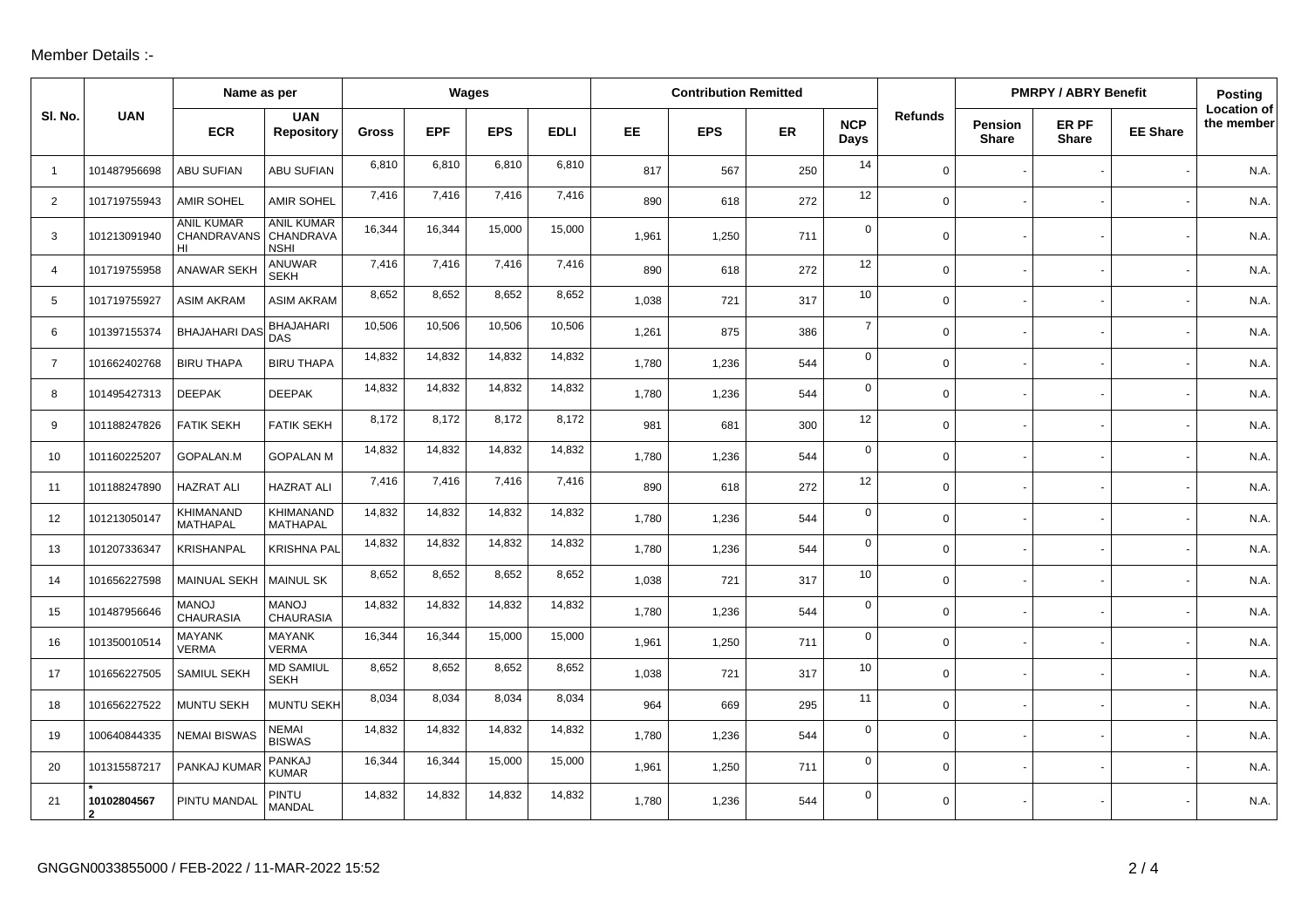|         |              | Name as per                                       |                                                | Wages        |            |            | <b>Contribution Remitted</b> |           |             |       |                    | <b>PMRPY / ABRY Benefit</b> |                         |                       | <b>Posting</b>  |                           |
|---------|--------------|---------------------------------------------------|------------------------------------------------|--------------|------------|------------|------------------------------|-----------|-------------|-------|--------------------|-----------------------------|-------------------------|-----------------------|-----------------|---------------------------|
| SI. No. | <b>UAN</b>   | <b>ECR</b>                                        | <b>UAN</b><br><b>Repository</b>                | <b>Gross</b> | <b>EPF</b> | <b>EPS</b> | <b>EDLI</b>                  | <b>EE</b> | <b>EPS</b>  | ER    | <b>NCP</b><br>Days | <b>Refunds</b>              | Pension<br><b>Share</b> | ER PF<br><b>Share</b> | <b>EE Share</b> | Location of<br>the member |
| 22      | 101195656647 | <b>RAJU SK</b>                                    | RAJU SK                                        | 6,798        | 6,798      | 6,798      | 6,798                        | 816       | 566         | 250   | 13                 | $\Omega$                    |                         |                       |                 | N.A.                      |
| 23      | 101397155388 | <b>RAKESH</b><br><b>KUMAR BHOLA</b>               | <b>RAKESH</b><br><b>KUMAR</b><br><b>BHOLA</b>  | 6,798        | 6,798      | 6,798      | 6,798                        | 816       | 566         | 250   | 13                 | $\Omega$                    |                         |                       |                 | N.A.                      |
| 24      | 101397155238 | RANAJIT JANA                                      | <b>RANAJIT</b><br><b>JANA</b>                  | 8,034        | 8,034      | 8,034      | 8,034                        | 964       | 669         | 295   | 11                 | $\Omega$                    |                         |                       |                 | N.A.                      |
| 25      | 101719755936 | <b>ROFIK AHMED</b>                                | <b>ROFIK</b><br>AHMED                          | 9,270        | 9,270      | 9,270      | 9,270                        | 1,112     | 772         | 340   | 9                  | $\Omega$                    |                         |                       |                 | N.A.                      |
| 26      | 101487956614 | <b>SANGAM SINGH</b>                               | <b>SANGAM</b><br><b>SINGH</b>                  | 14,832       | 14,832     | 14,832     | 14,832                       | 1,780     | 1,236       | 544   | $\Omega$           | $\Omega$                    |                         |                       |                 | N.A.                      |
| 27      | 101195656584 | <b>SANU SEKH</b>                                  | SANU SEKH                                      | 8,853        | 8,853      | 8,853      | 8,853                        | 1,062     | 737         | 325   | 11                 | $\Omega$                    |                         |                       |                 | N.A.                      |
| 28      | 101175946347 | <b>SHUVANKAR</b><br><b>NAYAK</b>                  | SHUVANKAR<br><b>NAYAK</b>                      | 10,000       | 10,000     | 10,000     | 10,000                       | 1,200     | 833         | 367   | $\mathbf 0$        | $\Omega$                    |                         |                       |                 | N.A.                      |
| 29      | 101727171318 | SIDDARAJU S B                                     | SIDDA RAJU<br>S <sub>B</sub>                   | 14,832       | 14,832     | 14,832     | 14,832                       | 1,780     | 1,236       | 544   | $\mathbf 0$        | $\Omega$                    |                         |                       |                 | N.A.                      |
| 30      | 101482441983 | <b>SWAPAN DOLAI</b>                               | <b>SWAPAN</b><br><b>DOLAI</b>                  | 9,888        | 9,888      | 9,888      | 9,888                        | 1,187     | 824         | 363   | 8                  | $\Omega$                    |                         |                       |                 | N.A.                      |
| 31      | 101350803905 | <b>UMESH</b>                                      | <b>UMESH</b>                                   | 16,344       | 16,344     | 15,000     | 15,000                       | 1,961     | 1,250       | 711   | $\Omega$           | $\Omega$                    |                         |                       |                 | N.A.                      |
| 32      | 101545934188 | <b>UPENDRA</b><br><b>CHANDRA</b><br><b>VANSHI</b> | <b>UPENDRA</b><br>CHANDRA<br><b>VANSHI</b>     | 16,344       | 16,344     | $\Omega$   | 15,000                       | 1,961     | $\mathbf 0$ | 1,961 | $\Omega$           | $\Omega$                    |                         |                       |                 | N.A.                      |
| 33      | 101617018702 | <b>UPENDRA</b><br><b>KUMAR SINGH</b>              | <b>UPENDRA</b><br><b>KUMAR</b><br><b>SINGH</b> | 14,832       | 14,832     | 14,832     | 14,832                       | 1,780     | 1,236       | 544   | $\Omega$           | $\Omega$                    |                         |                       |                 | N.A.                      |
| 34      | 101259953603 | <b>VINOD KUMAR</b>                                | <b>VINOD</b><br><b>KUMAR</b>                   | 14,832       | 14,832     | 14,832     | 14,832                       | 1,780     | 1,236       | 544   | $\mathbf 0$        | $\Omega$                    |                         |                       |                 | N.A.                      |
| 35      | 101768276630 | <b>VIRENDER</b>                                   | <b>VIRENDER</b>                                | 14,832       | 14,832     | $\Omega$   | 14,832                       | 1,780     | $\mathbf 0$ | 1,780 | $\Omega$           | $\Omega$                    |                         |                       |                 | N.A.                      |